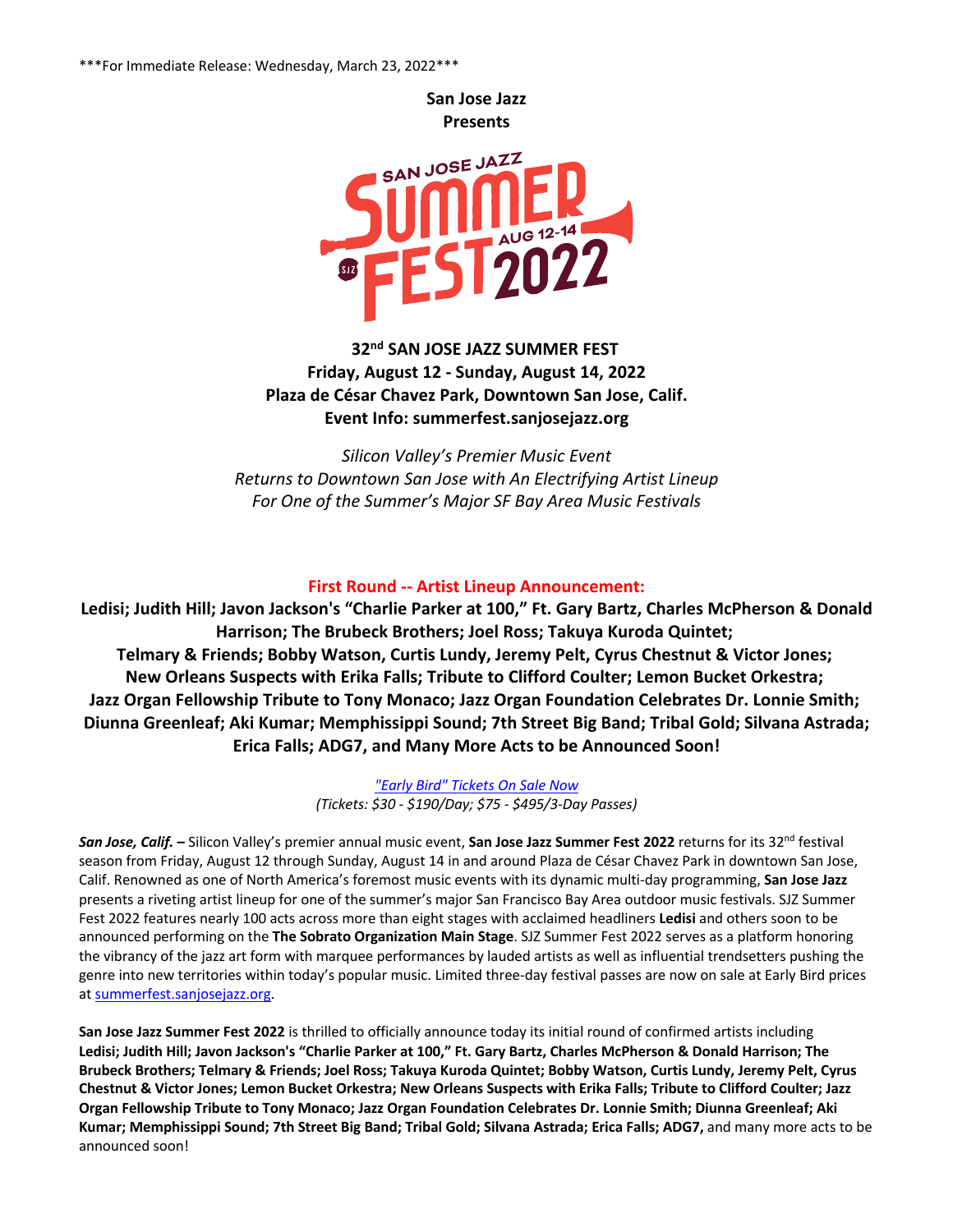"San Jose Jazz Summer Fest 2022 will greater reflect the trajectory of our flagship annual music event as we climb out of the pandemic and return to the look and feel of SJZ Summer Fest that music fans have come to love," says **San Jose Jazz's Executive Director Brendan Rawson**. "For 2022, we've looked closely at our role as a cultural organization and the responsibility we have to the residents of the South Bay. We are very passionate about providing top tier programming that's both global in scope as well as reflective of San Jose. We greatly look forward to welcoming back patrons to a larger footprint than in 2021 with over eight stages of exciting outdoor and indoor concerts."

Artistic Director Bruce Labadie, one of the event's founders, programs the artists for SJZ Summer Fest with the help of locally based co-curators.

Labadie comments, "Attendees of SJZ Summer Fest 2022 can expect the same experience as years past with a wide variety of outstanding artists set to perform on our stages. We're working closely with the city to ensure a safe environment for all while many of today's best acts perform throughout downtown. Live concerts will be centered around Plaza de César Chavez Park with our favorite vendors offering delicious foods and beverages, and creative crafts. With three outdoor stages and five indoor stages, there is excellent programming that will appeal to an array of music fans."

San Jose Jazz steps forward to help bring the city of San Jose back to life and rebuild its inclusive community through cultural collaborations with many longstanding partners of the festival. While The Sobrato Organization Main Stage ignites with GRAMMY Award-winning artists, the **Blues/Big Easy Stage** in partnership with **Jay Meduri** of the legendary South Bay venue Poor House Bistro features blues and New Orleans acts in the South portion of Plaza de César Chavez Park. **San Jose Museum of Art Stage** puts the spotlight on emerging youth talent performing free shows on Saturday, Aug. 13 and Sunday, Aug. 14. The historic 1936 venue **Montgomery Theater** brings its elegant décor and great acoustics to SJZ Summer Fest as one of four premier indoor concert spaces for national and regional artists. Additional indoor venues include the **Hammer Theatre**, **Hammer4**, and **SJZ Break Room**. Local curatorial and performance partners also include **Mosaic America, Bloco do Sol, Jazz Organ Fellowship, Little Village Foundation,** and **Universal Grammar**.

Supported by **Abierto Funds** from the **City of San José**, the **Latin Tropical Stage** will be a free, community venue this year. It remains a pillar of San Jose Jazz Summer Fest 2022 with Latin and salsa music lovers traveling to downtown San Jose from the far stretches of the West Coast for a chance to dance to incredible acts performing *timba, son, mambo*, and *Jíbaro*. San Jose Jazz Latin Music Coordinator and Latin Tropical Stage curator **Betto Arcos** is an expert on Latin American and global music, and is celebrated for his reporting on **NPR, PRI "The World,"** and the **BBC**. Arcos curates the finest Latin and salsa acts with free shows on August 13 & 14, 2022 (salsa lineup will be announced in the coming weeks).

Housed on South 1<sup>st</sup> Street inside San Jose Jazz's downtown office with a multi-media digital video wall featuring the latest in HD technology, **The SJZ Break Room** hosts three days of indoor shows with all live performances projection-mapped with Ultra-Short Throw Projectors onto high-end projection fabric mounted on motorized rollers. Sound from outdoor speakers and projections fill a 35 x 14 feet bank of floor to ceiling windows, providing a unique outdoor concert experience on San Carlos Street in addition to the wristband-accessed live indoor shows (100-person capacity venue).

# **Headliner Highlights – The Sobrato Organization Main Stage**

#### **Ledisi (Sunday, August 14 @ 6pm)**

2021 **GRAMMY-Award** winner **Ledisi** is a 14-time GRAMMY nominated powerhouse vocalist who has garnered three **Soul Train Music Awards**, an **NAACP Theater Award** and thirteen **NAACP Image Award** nominations. Most recently, Ledisi received two **LA Alliance Ovation Award** nominations, one for "Best Featured Actress in a Musical." Born in New Orleans and raised in Oakland, CA, Ledisi has truly earned a place in the pantheon of the greatest singers of her generation.

Ledisi is a favorite of **former President Obama** as well as a long list of icons including the late-**Prince, Patti LaBelle, Smokey Robinson, Stevie Wonder, Chaka Khan**, and many more. No stranger to the film and television world, Ledisi landed a role in her first feature in 2008, singing in the **George Clooney** directed film, *Leatherheads***.** In 2015, she portrayed the great **Mahalia Jackson** in the Oscar-nominated movie, *Selma* and had a notable performance in **Gabourney Sidibe**'s **Shatterbox Anthology** film, *The Tale Of Four***.** Ledisi secured her first television role playing the legendary **Patti LaBelle** on the hit BET series, *American Soul*. She also starred in the BET+ drama, *Twice Bitten*. In 2021, Ledisi landed the starring role in the film *Remember Me: The Story of Mahalia Jackson*. To cap off an amazing year, she will also portray the incomparable **Gladys Knight** in the long-awaited film based on **Neil Bogart**'s career, *Spinning Gold*, the story of **Casablanca Records**.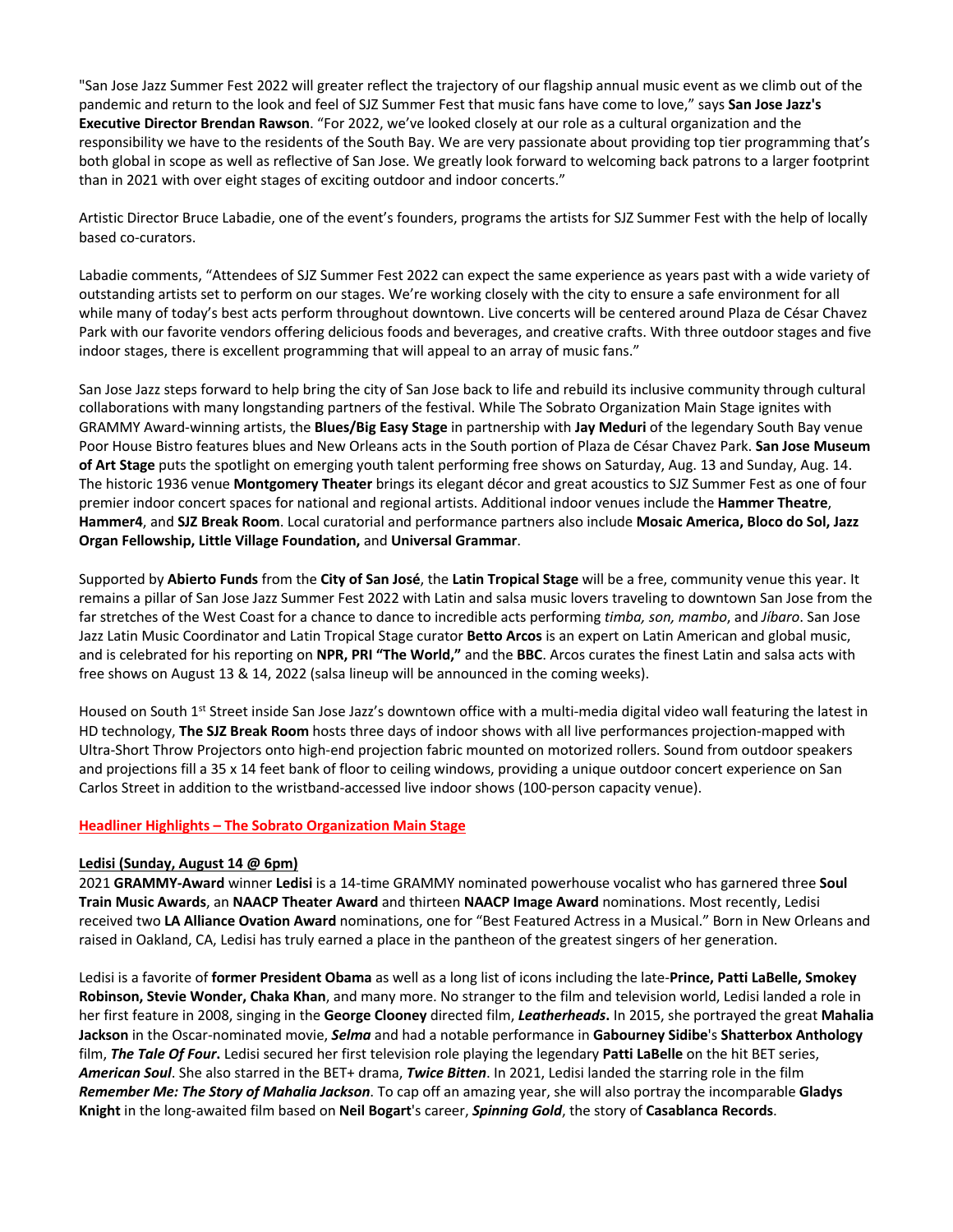#### **Lemon Bucket Orkestra**

**Lemon Bucket Orkestra** performs music from their latest album, *IIHTS*, which draws from a myriad of folk traditions across Eastern Europe. *IIHTS* a song cycle inspired by a century old Slavic prison ballad that tells the story of a young rebel coming home after laying it all on the line. The work draws emotional weight from the band's personal experiences with the **Ukraine-Russia conflict**, and also highlights the dozen strong ensemble's party-punk roots and attitude, which has developed since their formative days busking on the streets of Toronto.

*IIHTS* navigates between a shaky train car and a series of flashbacks – in the language of eastern European folklore – the main site of resistance and celebration for the Lemon Bucket Orkestra for the better part of the past decade.

#### **San Jose Jazz Summer Fest 2022 – General Information**

Arts and cultural programmers are the heartbeat of renewal and restoration efforts following the COVID-19 pandemic. San Jose Jazz remains a leading Bay Area institution upholding downtown San Jose as an exciting hub for arts and entertainment while adhering to all Santa Clara County COVID-19 protocols for large events.

San Jose Jazz partners with **Team San Jose** and hotel concierges to feature sets by live jazz bands in lobbies across downtown from August 12 - 14.

Returning sponsors for the SJZ Summer Fest 2021 include **The Sobrato Organization** and media partners *DownBeat* Magazine and **KCSM Jazz 91**.

Additional acts and exciting new programs for SJZ Summer Fest 2022 will be announced soon.

# **32nd Annual San Jose Jazz Summer Fest 2022**

**When: August 12 - 14, 2022 Where: Plaza de César Chavez Park, San Jose, CA Admission: summerfest.sanjosejazz.org/buy-now More info: summerfest.sanjosejazz.org; 408.288.7557**

# **Artist Lineup (Friday, August 12 – Sunday, August 14)**

**Ledisi; Judith Hill; Javon Jackson's Charlie Parker at 100, Ft. Gary Bartz, Charles McPherson & Donald Harrison; The Brubeck Brothers; Telmary & Friends; Bobby Watson, Curtis Lundy, Jeremy Pelt, Cyrus Chestnut & Victor Jones; New Orleans Suspects with Erika Falls; Tribute to Clifford Coulter; Jazz Organ Fellowship Tribute to Tony Monaco; Jazz Organ Foundation Celebrates Dr. Lonnie Smith; Diunna Greenleaf; Aki Kumar; Memphissippi Sound; 7th Street Big Band; Lemon Bucket Orkestra; Tribal Gold; Silvana Astrada; Erica Falls; Joel Ross; Takuya Kuroda Quintet; ADG7,** and many more acts to be announced soon!

Artist interviews are available upon request.

# **San Jose Jazz Summer Fest 2022 – Ticket Information**

#### **3-Day Pass Adult VIP (\$400 early bird; \$430 advance; \$495 gate)**

Includes access to all stages and Premium Seating Area at the Sobrato Organization Main Stage. Unlimited access to the VIP Pavilion near the Main Stage with two drink tickets and a packaged snack on Friday, and four drink tickets and two boxed meals per day, Saturday & Sunday. Drink tickets may be redeemed for alcoholic beverages in the VIP Pavilion only. Drink tickets may also be used for water and soft drinks at any Fest beverage booth. Water and soft drinks are free and unlimited in the VIP Pavilion. VIP ticketholders also have Priority, "first-in" access to indoor stages, 15 minutes before downbeat. If the venue is full, VIP and Priority Access ticketholders will be in line first to get in when seats become available.

#### **3-Day Pass Adult PRIORITY ACCESS (\$235 early bird; \$260 advance; \$285 gate)**

Access to all stages, Fri–Sun, Aug. 12–14 as well as access to a special seating area near the Main Stage. Plus "first-in" access to indoor stages, 15 minutes before downbeat. If the venue is full, Priority Access and VIP ticketholders will be the first to get in when seats become available. \$20 in beverage coupons.

### **3-Day Pass Adult ALL STAGES (\$120 early bird; \$135 advance; \$150 gate)**

Basic access to all Indoor Fest Venues, Fri-Sun, Aug. 12-14. Access to indoor stages after Priority Access and VIP ticket holders are seated and may be limited.

**3-Day Pass Adult GENERAL ADMISSION (GA) (\$75 early bird; \$85 advance; \$105 gate)**